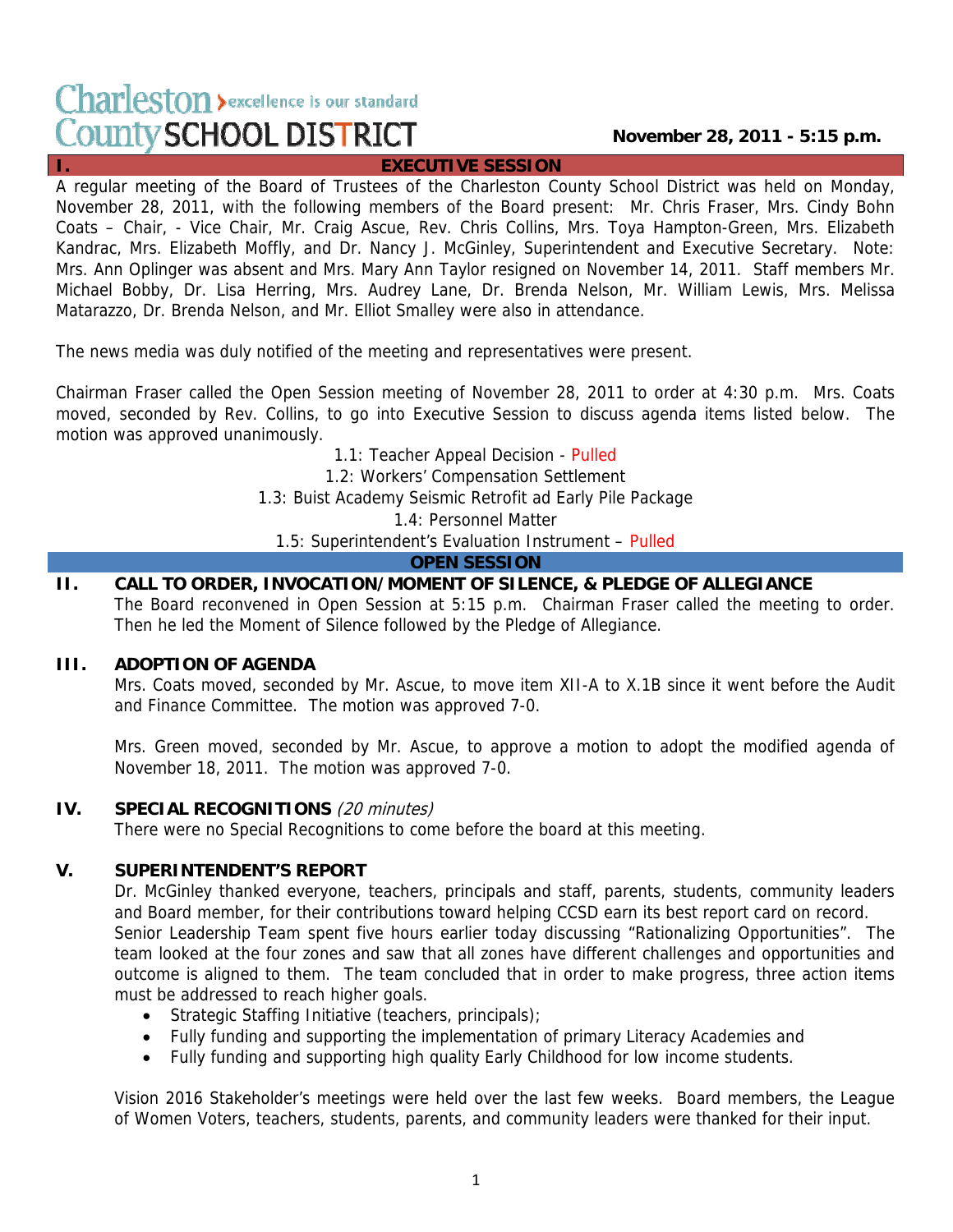The League of Women Voters will organize and finalize all notes from Stakeholder's meetings. This information together with the feedback from the January and February public meetings will be brought back to the board. This information will also be applied to the district's Vision 2016 goals and strategies, and this year's budget decisions.

## **VI. VISITORS, PUBLIC COMMUNICATIONS (Not to exceed 30 minutes)**

1. Mr. Anthony Bryant addressed the board regarding Freedom of Information Act requests. Mr. Bryant also suggested the Board receive input from the Planning Commissioner for decisions regarding zones.

## **VII. APPROVAL OF MINUTES/EXECUTIVE SESSION AGENDA ITEMS**

## **7.1: Open Session Minutes of November 14, 2011**

Mrs. Kandrac, moved approval of the Open Session Minutes of November 14, 2011 with necessary corrections and/or additions she made earlier, seconded by Rev. Collins. The vote was 7-0.

Mrs. Kandrac said the discussion regarding the stipend for the Board of Trustees was modified to show Mrs. Moffly's suggested the item be tabled or take the item back to committee. Mrs. Moffly clarified that her motion was to take the item back to the Policy Committee after the election in Nov. 2012 .

## **7.2: Motions of Executive Session of November 28, 2011**

## **1.1: Teacher Appeal Decision – Pulled**

This item was pulled from the agenda. No action was taken.

### **1.2: Workers' Compensation Settlement**

The board approved a Workers' Compensation Settlement. The vote was 7-0.

## **1.3: Buist Academy Seismic Retrofit ad Early Pile Package**

The Board received the Buist Academy Seismic Retrofit ad Early Pile Package as information. No action was taken.

### **1.4: Personnel Matter**

The Board discussed a Personnel Matter in Executive Session. No action was taken.

## **1.5: Superintendent's Evaluation Instrument – Pulled**

This item was pulled from the agenda. No action was taken.

## **7.3: Financial Minutes of October 14, 2011**

Mrs. Coats moved, seconded by Mr. Ascue approval of the Financial Minutes of November 14, 2011. The motion was approved 7-0.

## **VIII. CAE UPDATE**

## **8.1: Redesign Students Report – Mrs. Melissa Matarazzo & Mrs. Audrey Lane**

Mrs. Audrey Lane led the presentation on School Redesign. Information on the following topics were highlighted-- schools that closed, students impacted, and schools students were transferred to. Mrs. Lane also shared the District's goals:

- 1. Elevating the achievement of all students
- 2. Closing the Achievement Gap
- 3. Raising the Graduation Rate

During the 2008-2009 school year, the board approved a motion to close five schools—Fraser ES, Brentwood MS, McClellanville MS, Schroder MS, and Charlestowne Academy. Also, the following grade configuration modifications were made—Charleston Progressive went from K-8 to K-6 and Jane Edwards went from a CD-8 to CD-6. Tracking data for the 1057 students impacted in 2009-2010 through 2011-2012 school year was also shared.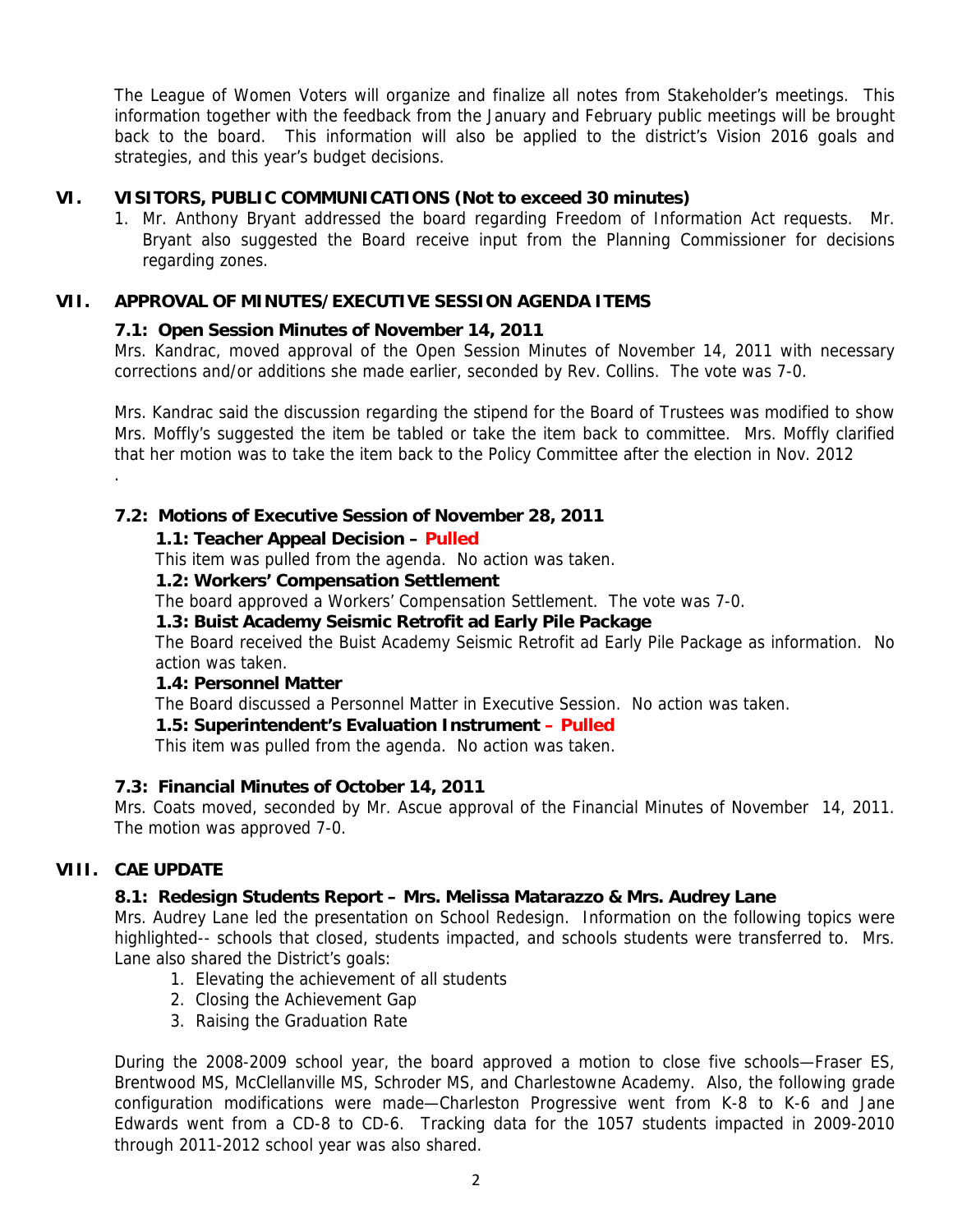Mrs. Melissa Matarazzo shared information on student achievement scores for students impacted by School Redesign. MAP, PASS, and HSAP (ELA and Math) results revealed a slight increase. Quantity and Quality of student engagement in extracurricular activities (Band, Basketball, Football, and Swimming) varied. From this point on, an update will be provided annually on School Redesign Students. Annual parent surveys will also be done.

Mrs. Kandrac asked about graduation rates and students that attended Charlestowne Academy. Mrs. Matarazzo said that information was not included. However, it could be provided in future. Mrs. Kandrac mentioned that they had a co-Valedictorian with North Charleston High School last year and she asked about gains. Matarazzo said gains were made in every category. However, Title I students did not improve as much as other students.

Mrs. Moffly asked about Jane Edwards and Charlestowne Academy grade configurations. Then she thought it was a good idea to make changes. She asked about CD programs at High Schools and said she didn't think it was a good idea.

Rev. Collins questioned the reduced number of students tracked in the reports (1083 to 879). Mrs. Matarazzo said some relocated to another district, others graduated. However, staff will investigate and determine the reason. Rev. Collins requested a chart with corresponding grade range guide. Mrs. Matarazzo said there was no scientific way to do it. She suggested that he should be more concerned about the students in the "red category".

Mr. Fraser asked about the accuracy of data on student achievement for PASS and ELA 2010-2011. Mrs. Matarazzo said she would correct the error he found.

## **IX. MANAGEMENT REPORT(S)**

### **9.1: Financial Report Capital Projects for September**

Mr. Bobby highlighted that financial data from 2011-2016 was provided to Board and A&F Committee.

Mrs. Kandrac asked about the location of the next Oversight meeting. Then she expressed concerns about constituents not being able to get into the Bridgeview building. Mr. Bobby said he would have someone at door. Mrs. Kandrac asked Mr. Bobby about the status of the cassette recorder she requested. Mr. Bobby said the answer would have to come from the CCSD Board. Mrs. Moffly agreed with Mrs. Kandrac about recording meetings. Mrs. Kandrac said every meeting should be recorded so board members and the publiccould review them at a later time.

Mrs. Moffly also commented about posting of scheduled committee meetings. Mrs. Coats indicated that meetings are posted on the district's website. Mrs. Kandrac added the Attorney General's booklet on the Freedom of Information Act requires posting of all meetings of the Board.

Mr. Ascue said it was determined at last Audit and Finance Committee meeting that A&F meetings would be at Bridgeview to allow staff more time to work and get things done before committee meetings. Mrs. Kandrac reiterated that community members are complaining about meetings that are not held at .75 Calhoun St.

About the Financial Report, Mr. Bobby said \$5.7 million was most recent collection. The district will follow-up on collections and increase. Staff will add another line and graph as requested by Dr. Hartley, a member of the Oversight Committee, to show the trend.

Mrs. Moffly suggested the board discuss the City and County reducing their millage. Mr. Bobby said he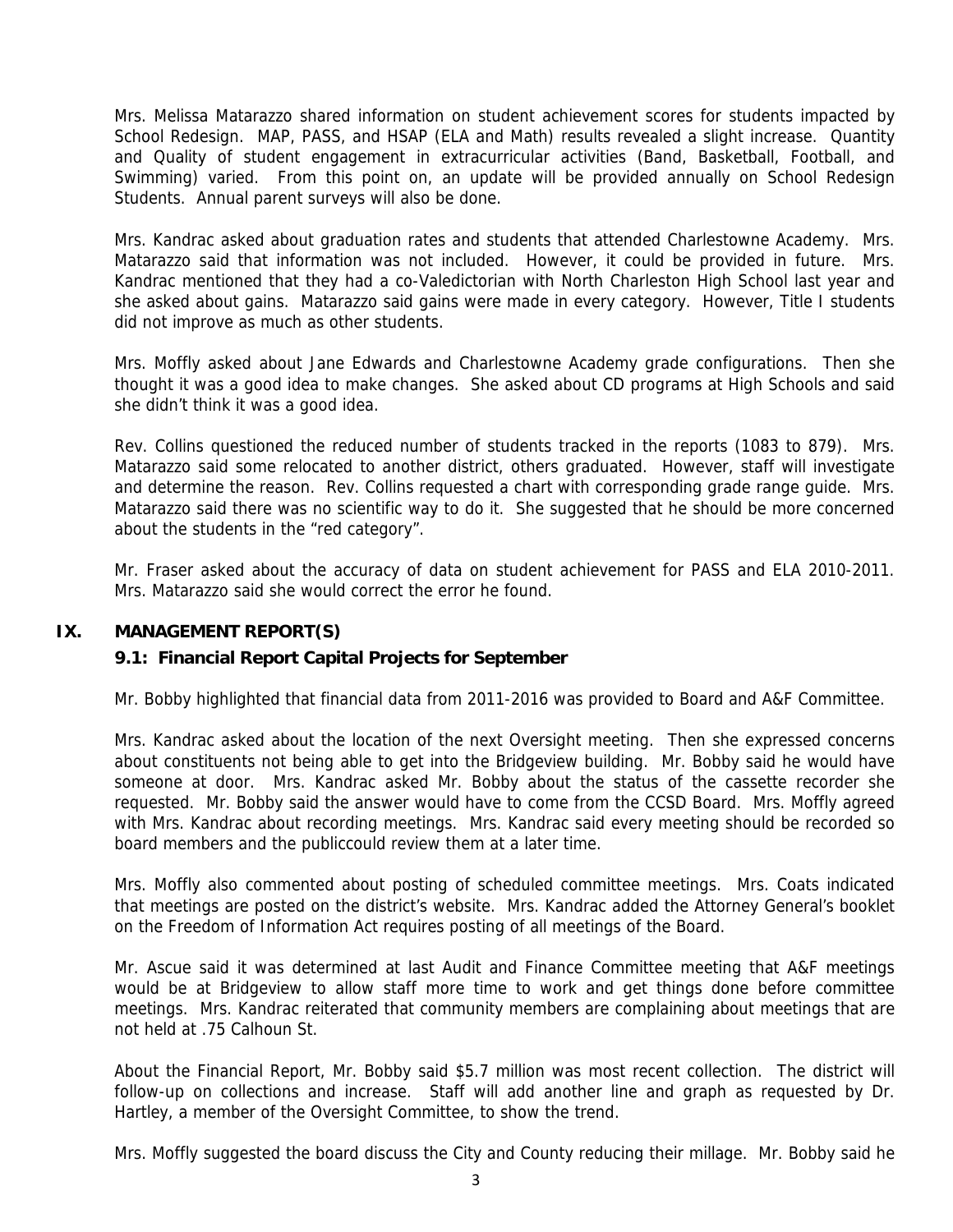is patiently awaiting a meeting with Assessor's Office and County to receive information on reassessment. There were no significant rollbacks and he does not anticipate a lot of changes. However rollback, due to reassessment, could occur. Also he cautioned the board about comparing the district's revenues to other government agencies because the revenue streams are different.

## **X. COMMITTEE REPORT(S)**

## **10.1: Audit & Finance Committee**

## **A. District's External Audit Report for Year Ended June 30, 2011**

Mrs. Coats moved on behalf of Audit and Finance Committee to approve the District's External Audit Report for Year Ended June 30, 2011. The motion was approved 6-0.

Note: Rev. Collins left at 6:06 p.m. before the board voted on this item.

Mrs. Kandrac asked about the most serious violation in an auditor's findings. Mr. Larry Finney, a representative with Greene, Finney & Horton, LLP Certified Public Accountants & Consultants said he would address that later during his presentation. In response to Mrs. Coats, Mr. Finney provided updates on the three issues asked about earlier.

- Greg Mathis info was not included because it was not received until after reports were printed.
- As of September 2010, the IRA funding will be gone.
- The Financial Statement has balances, responses, and other information.
- The Financial Audit and Procurement Audit were better this time than in the past because CCSD staff members were better prepared. Issues were significantly less because previous issues were corrected and the Audit Group is brings information to Board in a more timely fashion.
- Greene, Finney & Horton, LLP Certified Public Accountants & Consultants performed audit services and the opinion CCSD received is an "unqualified opinion", which is the best the district could receive.

## Highlights

- The District built a healthy fund balance as of June 30, 2011 to offset the loss of ARRA funding in fiscal year 2012.
- The District exceeded its goal of having 5% in unassigned fund balance as of June 30, 2011.

## The Risk of Fraud

• Mr. Finney said it has been several years since he talked about the risk of fraud. He is not talking about because found anything, but as a reminder. If it's a material fraud, External Auditors would find it. However, if not, it may not be found. Most fraud is found by way of tips from employees or found internally. He spoke about the importance of having an Internal Control System when it comes to Fraud.

General Fund Balance

• CCSD's General Fund Balance is now \$34.4 Million, an increase in total Fund Balance of \$10.4. He shared information on assigned and unassigned encumbrances.

### Why it's important to Have Healthy Fund Balance

Cash Flow to avoid dependence of Tax Anticipation Notes (TANs)

## Other Funds

Special Projects and EIA funds

• \$30 Million Stimulus or ARRA funds which will not be available after September 2011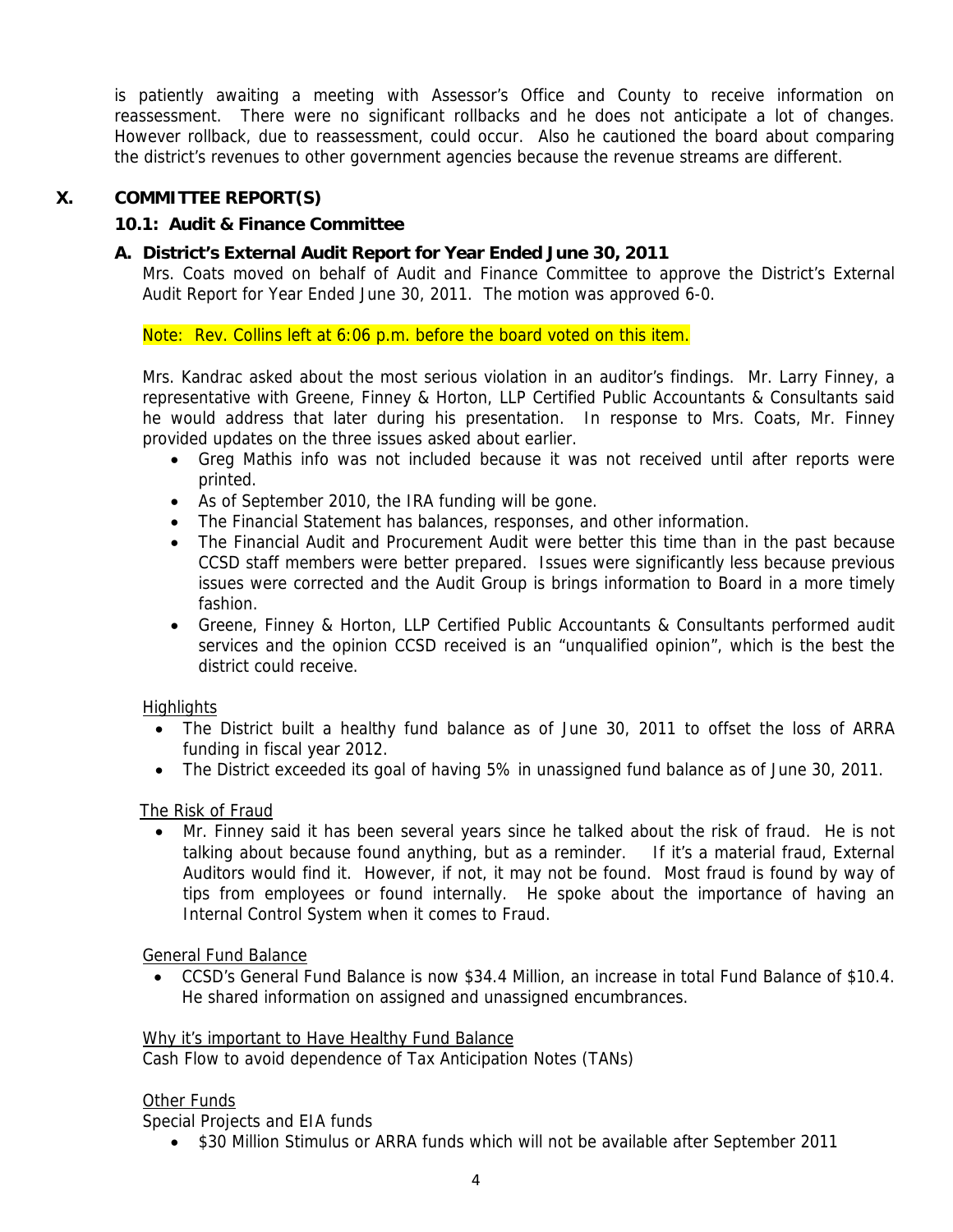- Food Service increased by \$2 million
- Debt Service District has deficit fund balance because of an outstanding short-term debt.
- Capital Projects and CEEF \$136 million in fund balance

## District-wide (GASB 34)

- Assets \$1.3 million
- Liability approx.  $$1$  million

## Other

- Act 189 Litigation is still ongoing could result in a significant financial impact to the District if required to provide additional support to charter schools.
- Mr. Finney spoke of the new financial reporting requirement. He anticipates that district may have to put numbers on future balance sheets.

## Subsequent Issues

• Federal monies received by the district. External Auditors have been asked to look at programs funded and compliance. They found some things, none significant. Findings this year were less than what was found last year. Most had to do with reporting.

In response to a question from Mrs. Kandrac about the most important finding, he said Pupil Activity because it's difficult at the school level to have enough people segregating duties to take care of receipts and receive cash. The testing that was done at schools was highlighted. Mr. Finney commended the district's Internal Audit office for doing a great job with this.

Finney said Board should be please with how district managed finance during difficult Economic time. He went on to say there is nothing out there that should get anyone excited about the economy. He cautioned the district to be careful going forward because of where state is at currently.

Mrs. Coats asked about employee benefits. Finney said defined benefit plan may change.

Mr. Ascue asked about changing the district's policy increasing fund balance. Finney said that was not a bad idea. He said he was willing to come back if he needed to further review this information with board.

Mrs. Moffly commented on some things she said stood out in report. She asked about Procurement Card and the findings in the random audit. Finney said they were mostly procedural errors. Only one transaction was brought that was not allowed (HP Scanner). However, there have been significant improvements since January 2011 when the district hired an additional person was hired to work with P-Cards.

Mrs. Moffly asked about the \$100,000 software purchased to track purchases. Mr. Feil said the amount was not that much and it's still in pilot stage. Moffly suggested there were not enough District Auditors to keep up and be efficient and effective. Mrs. Cox said only three District Auditors. Also, Moffly said she was curious that no opinion was provided on Internal Control which needed an opinion. Finney said the Audit they looked at Internal Control, although it's not required, to help the district out. Moffly asked about the \$50 million in another account that is audited by others. Finney said the other account is for charter schools and other auditors audit those schools. Moffly said she would like a more thorough conversation about the audit in the future.

Mr. Fraser asked what would be ideal as far as staff for the Internal Audit Dept. Finney said he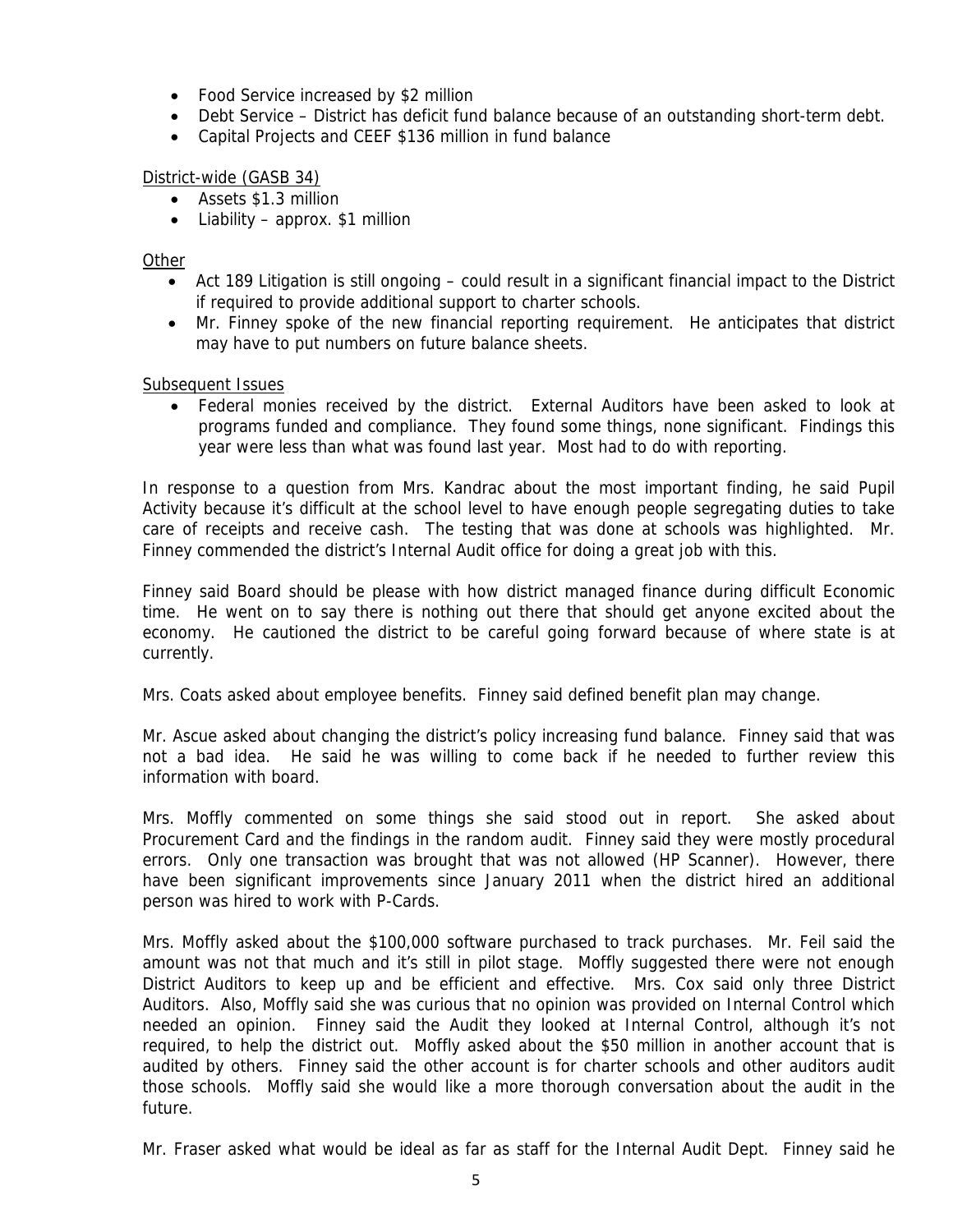doesn't have the answer. However, Greenville size is similar to CCSD and they have 5 in the Internal Audit Office. Moffly added that Greenville's building program is not as large as Charleston County's.

Mrs. Kandrac asked about Charter School Audits. She asked to see them. Then she asked that the district's audit be posted on district's website. Mr. Bobby said it would be. Mrs. Kandrac was told that the management letter is solely for district' use. She suggested it be posted on website after it is approved by board. Mrs. Kandrac asked about monthly P-Card transactions. Mr. Bobby said there are controls on P-Card that credit cards won't have. Mr. Feil said a few months ago there were approximately 340 cards and \$23,902 transactions on those P-Cards. Kandrac asked about amount. Mr. Bobby said they are all online. Kandrac asked Finney about the second finding and Internal Control. She said 35% of 40 cards is a huge number. Finney said many findings did not have evidence that statements had been reviewed. Kandrac said that number is huge and some companies fire individuals who make these type errors. Finney said in Jan 2010 a P-Card person was hired and findings decreased. Mrs. Kandrac suggested a workshop to discuss findings further. She also mentioned concerns about the expired food contract for Food Services and expired (2008) bids for services. Finney said that issue has been addressed. She asked if it was the Sani-Tech bid then said she understood why there was a rush to get the bid approved. She asked why only 40 samples were done. Finney said they determine if more sampling is needed based on findings. That way the district saves money by doing a limited amount of samplings.

## **10.2: Policy Committee**

### **A. Health Advisory Committee Recommendations**

Mrs. Moffly moved on behalf of the Policy Committee to approve Health Advisory Committee member recommendations listed below. The motion was approved 6-0.

| Category       | <b>Name</b>            |
|----------------|------------------------|
| Faith          | <b>Ted McNabb</b>      |
|                | Will Klauber           |
|                | Henry Goodman          |
| Parent         | Kristine S. Wachsmuth  |
|                | Daniel Lovasz          |
| Medical        | Alfons J. Schirduan    |
|                | Kathy G. Moock         |
| Community      | Louise B. Anderson     |
|                | Louis Yuhasz           |
| <b>Teacher</b> | Ashley Denby-Standafer |
|                | Linda Dilgren          |

Mrs. Coats asked why some individuals recommended earlier were not recommended this time. Mrs. Moffly said after other applications were received, there were more to choose from in community and parent category. Mrs. Kandrac asked Coats if she plans to advertise for members for Audit and Finance for 2012.

### **B. First Reading - Policy JH student Absences and Excuses**

Mrs. Moffly moved on behalf of Committee to approve Policy JH – Student Absences and Excuses. The motion failed 4-2 (Kandrac and Moffly supported the motion).

Mrs. Moffly said the policy was rewritten with redline version document that was requested. The policy was re-written because it did not include all state laws and regulations. She also said CCSD staff enforced Carnegie rules regardless to rather excused or unexcused absences. Also, family member illnesses should also be an excused absence.

Mrs. Kandrac asked about redline version. Dr. McGinley said the policy was reviewed by staff. Then she asked Principal Runyon to bring suggestions on proposed changes. Mrs. Kandrac called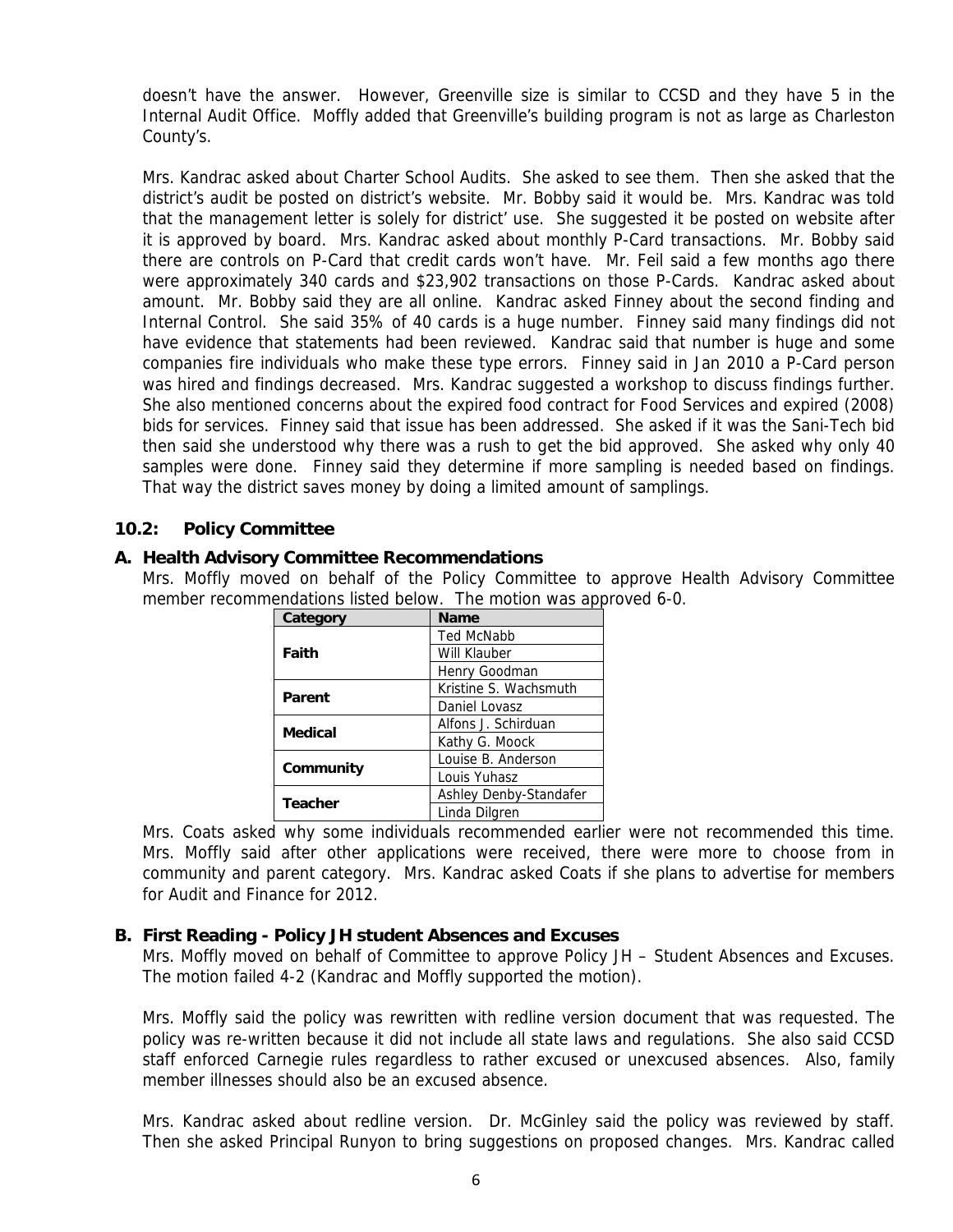for point of order and said this was a recommendation from Policy Committee. Therefore, she was unsure why Dr. McGinley asked a principal to present information to elected officials. While she likes Principal Runyon, she preferred not to hear from the principal. She said she didn't object to principal but administrators calling her in to address the board. Mrs. Moffly said she wanted to hear from the principal

Mrs. Runyon shared the following:

- Excuses received 3-5 days after absence. An unlimited time is suggested.
- Parent notification of absences it may be done in PowerSchool.
- 120 hours in seat time, she did not know origination. However, State Department is looking at changing. However, it is what is required now for Carnegie Units.
- Guidance Counselors following up on truancy after 3-day absences which is okay, but she worries about safety if Guidance Counselors are required to make home visits.
- 30-day time frame after end of course for makeup work is problematic for transcripts and when post secondary decisions are hanging on transcripts. CCSD Code of Conduct requires attendance 85 of 90 days for a half credit so must include additional information for full credit so no misconception that student could be excused 20 days.

Mrs. Moffly said if she forgets to send note within 3-5 days, it's considered an unexcused absence. About the 120 seat hours, is that state law? She said if it said excused absences, no makeup time is required. She suggested that CCSD staff should pressure state department regarding changes in seat hours. She said the district refused to grant credit to a student that didn't have seat time. About Guidance Counselor following up on truancy is state law, she said visits are optional. 30 days, from end of course, are allowed and it should be done on a case by case basis. According to state law students have a total of ten days for the whole year. Also she said board or board designee has ability to rule on anything over ten days. Seat time is not required if there are excuses.

Mrs. Coats commented that while there is value in Mrs. Moffly cutting and pasting information from state policy. The Superintendent should be board's designee.

Mrs. Moffly said s she has a problem with board not adhering to state policy. She has three more years on the board. She will continue to work on the policy.

 **C. Second Reading – Policy JJF– Student Activity Funds**  Mrs. Moffly moved on behalf of Policy Committee to approve the Second Reading of Policy JJF – Student Activity Funds. The motion was approved 6-0.

## **D. Public Gifts/Donations to schools - KCD – Regulation**

Mrs. Moffly said the Policy Committee supports the Donations to Schools Regulation. The board received the regulation on Public Gifts/Donations to Schools – KCD as information.

## **XI. POTENTIAL CONSENT AGENDA ITEMS**

## **A. Procurement Audit for FY 2010-2011**

Mrs. Coats moved, seconded by Mr. Ascue to approve the Procurement and Audit for FY2010-2011. The motion was approved 6-0.

## **B. 2011 SCSBA Delegate Assembly Delegates**

Mrs. Coats nominated Mr. Ascue to serve as the second delegate at the 2011 SCSBA Delegate Assembly, seconded by Mrs. Green. The motion was approved 5-1 (Kandrac opposed).

Mrs. Kandrac nominated Mrs. Moffly. Since no one seconded the motion, Mr. Fraser Charleston County School District's Team Members Achievement and Quality Award.

## **C. Charleston County School District's Team Members Achievement and Quality Award**

Mrs. Coats moved, seconded by Mr. Ascue approval of the CCSD Team Members Achievement and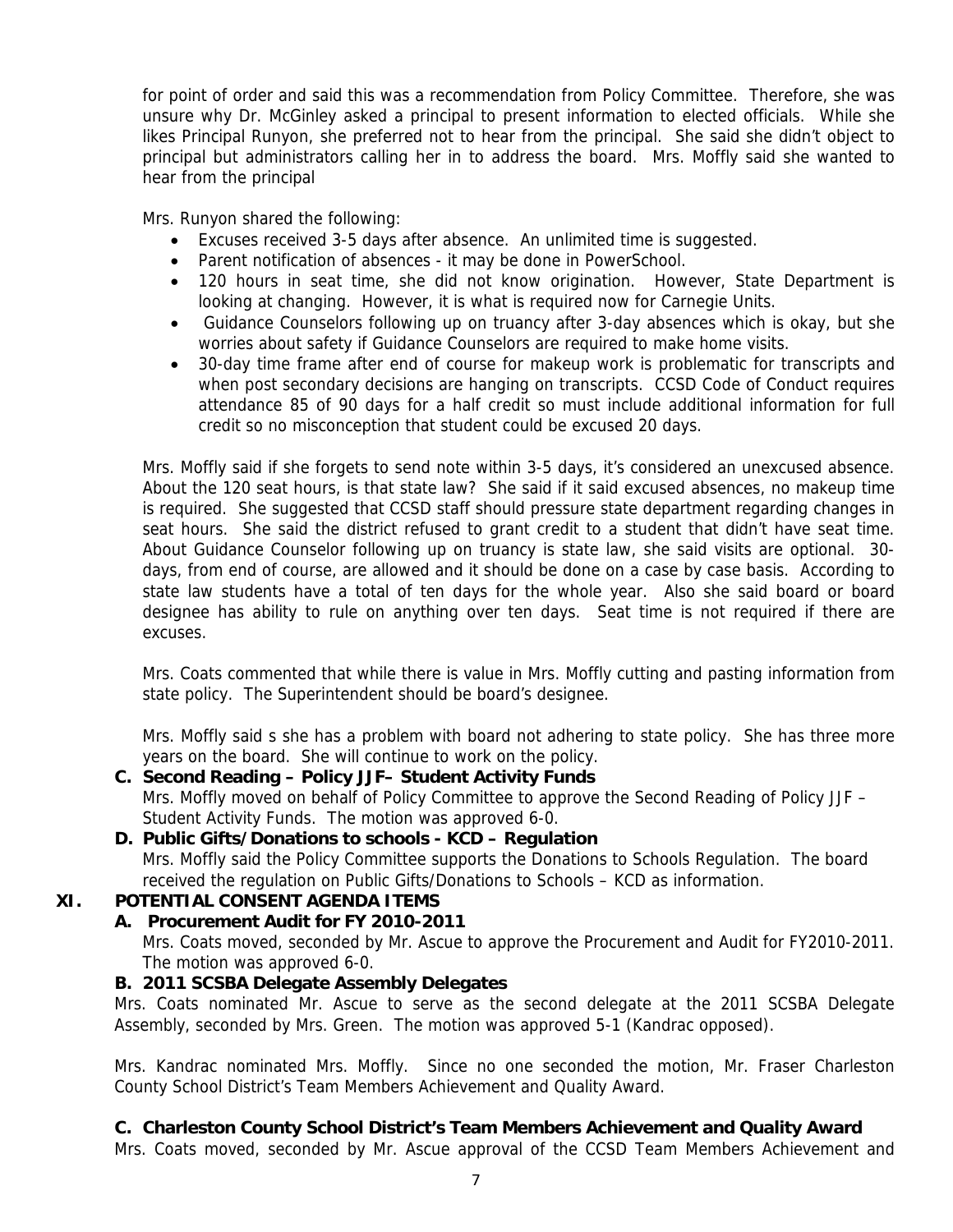Quality Award. The funding source is General Operating Funds. The amount is \$2.8 million. The motion was approved 4-2 (Fraser and Moffly opposed).

Mr. Bobby said the Achievement and Quality Award was discussed at last meeting. Also Mr. Finney presented information that confirms the district's success in increasing Fund Balance. Mr. Finney said district should be thankful, vigilant, careful, and respectful in how it is used. Mr. Bobby said staff has gone without cost of living increases and raise for employees for a number of years and some staff members now make less than made four years ago. Due to the positive condition of district, and district's good report card, this would say administrators recognize the achievement the district has made. This is not an ongoing raise. Funds come from a one-time source. Mr. Bobby addressed concerns about the impact it would have on fiscal year 2013 and if district would wish this money was kept to fulfill needs. He asked the Board to consider providing Achievement and Quality Award in amount of a \$500 check to approximately 5,500 employees. This would not be the net amount because of IRS requirements. The amount would be awarded on Dec. 16<sup>th</sup> and taxes would come out of December 23<sup>rd</sup> check. Awards would go to all active staff members as of December to include retirees and those on leave. Awards for those who are part-time would be adjusted. Also, longevity was considered and amounts were adjusted for those employed less than a year. Mr. Bobby said time is appropriate to give something to hardworking employees. Also, the recommendation is for employees who make over \$100,000. However, their awards would go into the district's Children In Crisis Fund.

Mrs. Kandrac asked about administrators receiving raise. She also said teachers, café workers and day porters now happy to know those administrators are giving their bonuses to Children in Crisis Funds. She said people are asking about some administrators that had position changes and got increases. She also asked more about the amount. Mr. Bobby said taxation is based on employee's withholdings. If not done that way, they would have to withhold a flat 25% for all. Final paycheck would have reconciliation of tax on Dec. 23<sup>rd</sup>. However, total December income should increase for all employees.

Mrs. Coats said to avoid accounting issues, could it be a flat \$500 donation. Mr. Bobby said administrator's money will go directly to Children in Crisis. In response to a question from Mrs. Coats about the cost involved with issuing pay advices Ms. Terri Shannon said the cost would be \$2,500 and administrators will be able to hand these advices out to staff to make employees feel good.

Mr. Ascue suggested an increase in fund balance and hardworking district deserves the money. He doesn't want them to have to pay this money back later if there is a shortfall.

Mr. Fraser said while he doesn't want to sound like the "Grinch," when he thinks about economy and sales tax revenue, once the money is distributed, the district wouldn't be able to get it back. However, the district's decision to award this is great and he would like to see raises considered.

Mrs. Kandrac asked for list of 24 administrators that will forego the \$500 amount and put the \$500 in the Children In Crisis Fund. Also she asked if it would be considered a personal donation with IRS. Mr. Bobby said it would be a straight transfer to Children In Crisis. Mrs. Kandrac asked if there is ever a salary increase for teachers, would that mean an increase for administrators. Mr. Bobby said state establishes Cost of Living raises for teachers. Everyone else, classified and administrators is at a discretion. Teachers normally receive more. Mrs. Kandrac suggested Board members may also want to be in video the superintendent is making to announce the stipend.

Mrs. Moffly asked about donating to charity with taxpayer's money. Dr. McGinley said it's up to the board to decide. Children in Crisis fund is something she started with personal money and it became a charity to fund wheel chair, burnouts, etc.